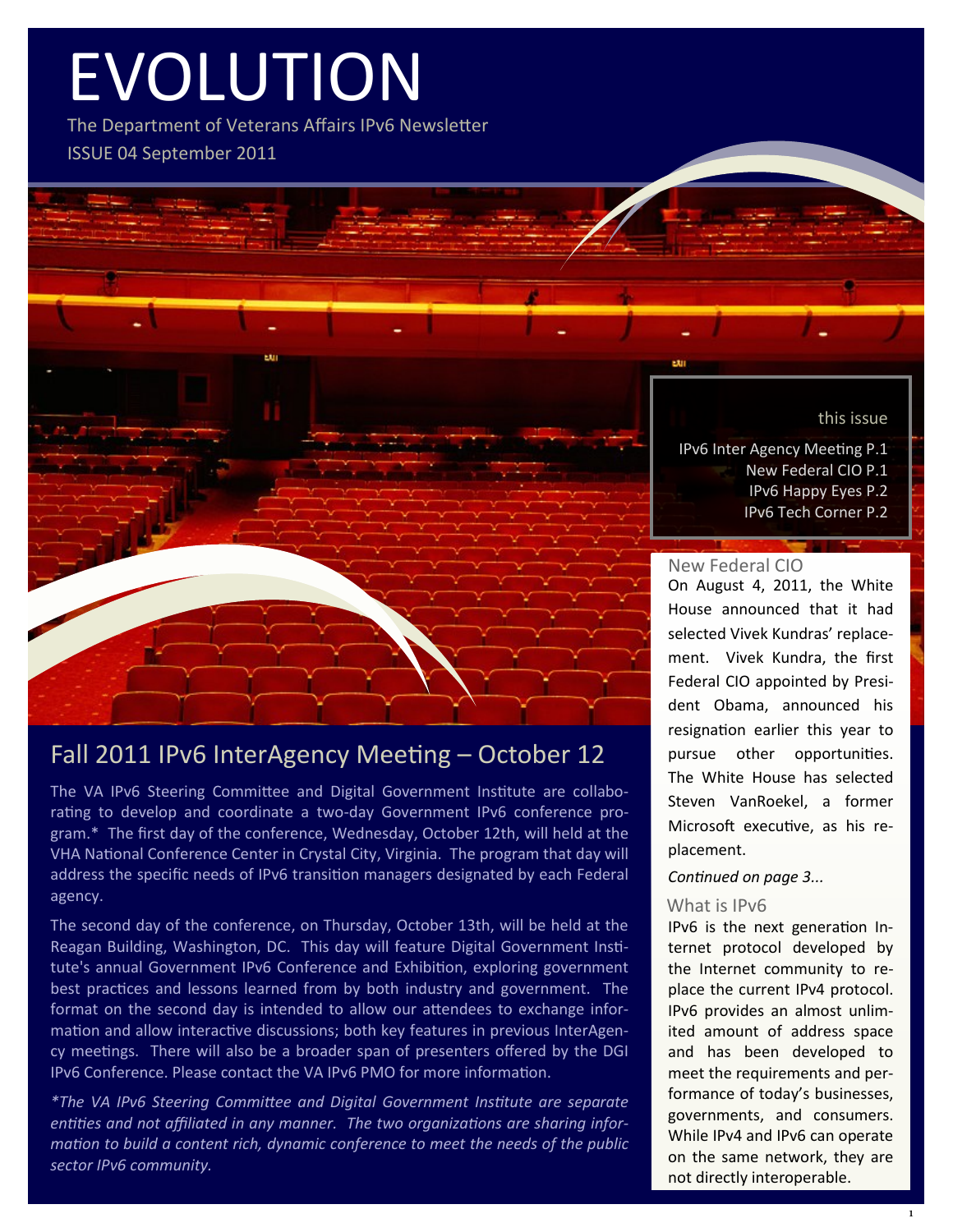# IPv6 Transition and the Pursuit of "Happy Eyeballs"

Improving performance for end-users running both IPv4 and IPv6 to ensure better coexistence during the transition to IPv6.

Service providers are beginning the widespread global deployment of IPv6; however, IPv4 will continue until IPv6 is more widely deployed. An IETF draft by Dan Wing and Andrew Yourtchenko of Cisco is helping facilitate the adoption of IPv6 by documenting a methodology to enable more responsive client applications in dual-stack failure scenarios.

Appropriately named "Happy Eyeballs", the draft describes an algorithm by which a client can quickly determine the best functioning address on a dualstack server and trend towards using that same address family for subsequent connections.

The result is a dramatically improved user experience when connecting to dual-stack hosts and the intention is to keep the end user's eyeballs "happy" in the face of problems that may exist when their client application is attempting to establish either IPv4 or IPv6 connectivity.

So why is this important to IPv6 adoption? In order for users to have a positive experience over IPv6, it is essential for them to enjoy nearly identical performance and functionality as with IPv4. A combination of today's applications, IPv6 tunneling, IPv6 service providers, and some of today's content providers all cause the user experience to suffer. Further, users will never adopt or remember to include an IPv6 sub-domain for their favorite sites (e.g. ipv6.google.com).

The IETF draft document describes client application behavior when establishing simultaneous IPv6 and IPv4 connections. If connectivity is successful, IPv6 takes precedence and any remaining redundant IPv4/TCP sessions are disconnected. Quick failover from either IPv6 to IPv4 or vice versa, insulates the user from performance problems that occur when only one of the two IP versions is operating optimally in a dual-stack deployment. This solution can greatly reduce connection times in problematic situations -- from minutes to milliseconds, compared to the typical behavior in many implementations today.

Google Chrome and Mozilla Firefox have adopted a similar approach to that of Wing and Yourtchenko. This "IPv4-Fallback" capability has already been shown to alleviate browser interaction difficulties often encountered while using dual-stack network configurations.

Google's Chrome 11 browser uses a variation of "Happy Eyeballs" that establishes, monitors, and manages simultaneous parallel IP connections. This has already been proven to reduce fallback latency of a problematic IPv6 connection from between 20 and 75 seconds (as is often seen today), to as little as 300 milliseconds.

*Continued on page 3...*



### IPv6 Tech Corner

The IPv6 address can be thought of as two segments brought together in one address. The first set of 64 bits in the address identifies "where you are," and the second set of 64 bits identifies "who you are".

There are three distinct types of IPv6 addresses.

- **Unicast** addresses that identify a single interface.
- **Multicast** addresses that identify a group of interfaces. A packet that is sent to a multicast address is delivered to all of the interfaces in the group.
- **Anycast** addresses that identify a set of interfaces. A packet that is sent to an anycast address is delivered to a member of the set.

Other IPv6 Address based terms with which you should be familiar include:

- **Unspecified** is the IPv6 address with all zeros and is never assigned to any node
- **Loopback** is the IPv6 local host address. This is used by a host to send packets to itself.
- **Link-Local** prefix is only valid in the local physical link.

IPv6 does not have broadcast addresses. The broadcast function is provided through the use of multicast addresses.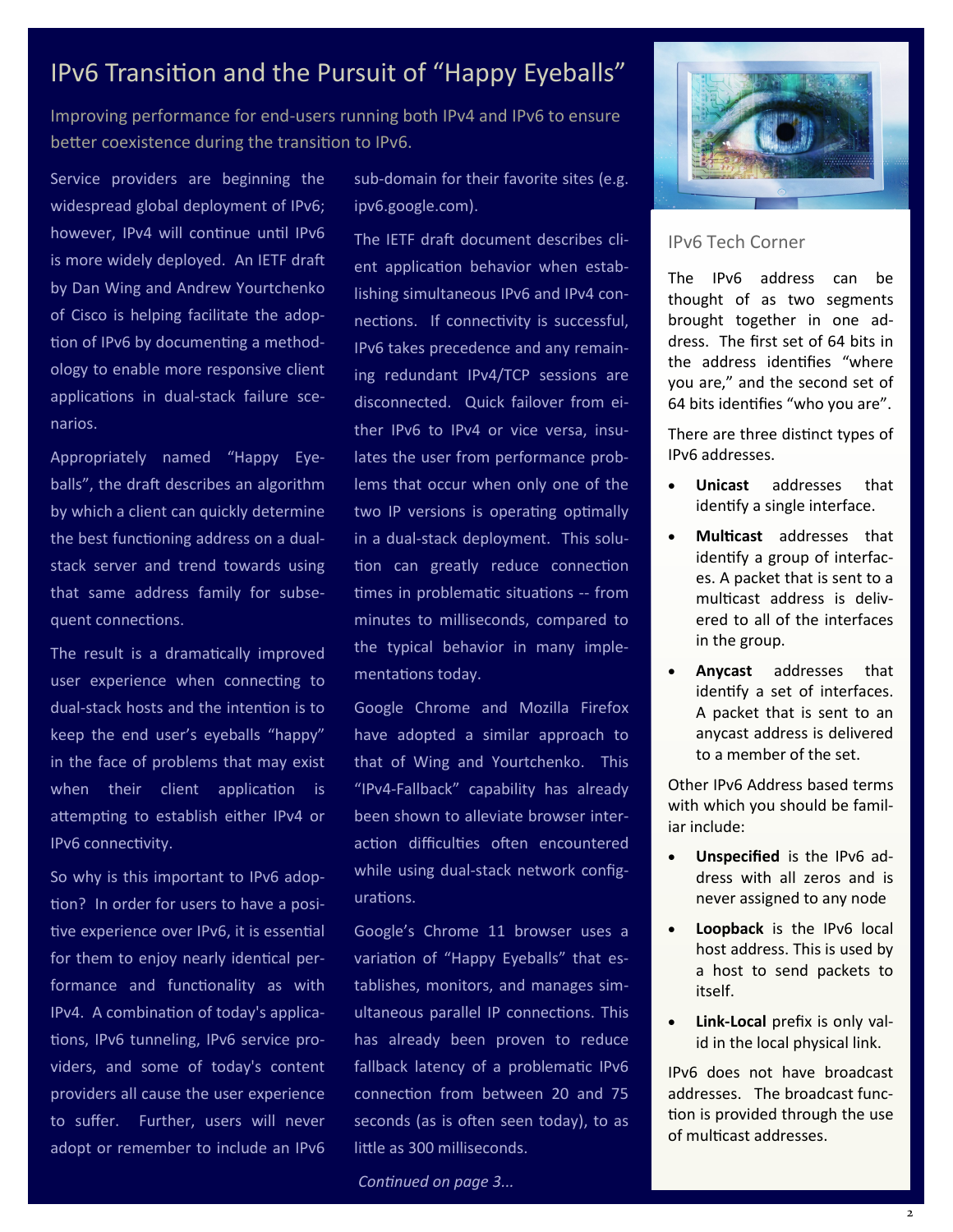

# New Federal CIO

VanRoekel, 41, said he would use his new role as Chief Information Officer to introduce new technologies to improve government service, as well as, focus on cutting costs in an age of austerity.

Mr. VanRoekel is no stranger to the Federal Government. Following his time at Microsoft as Director of Web Services and an assistant to former Microsoft CEO, Bill Gates, VanRoekel became managing director of the Federal Communications Commission (FCC) in 2009.

His current role is as the executive director of citizen and organizational engagement at the U.S. Agency for International Development.

While VanRoekel worked at the FCC, one of his primary jobs was to redesign their basic website and primary webbased face.

While at the FCC, VanRoekel created an iPhone app that allowed ordinary users to submit the information needed to build a website called broadbandmap.gov, which maps Internet connectivity across the country.

VanRoekel said that cybersecurity will be his top priority. Increased hacking has raised concerns as some government departments shift to Google mail, a well-known example of a "cloud" service.

In his new role, VanRoekel will be at the helm of the federal government's IT budget, which is more than \$80 billion per year, and manage marquee technology initiatives such as data center consolidation and "cloud first". VanRoekel has said that he plans to move ahead with the work started by Kundra, and bring to government the pace of innovation in the private sector.

### IPv6 Happy Eyes

Given the resulting positive end user experience, this type of modification will likely be expanded to include additional browsers, applications and operating systems across the industry in the future.

Production quality IPv6 is on the rise and efficient coexistence with IPv4 is essential. As Joel Conover at Cisco wrote in his blog recently, it is only through positive user experiences will a "Network Jumpstart" occur.

The more robust the network, the more people will connect, and the more people who connect, the more robust network becomes.

In order for IPv6 to leave the laboratory and enter the mainstream, the user experience of IPv6 is now more paramount than ever.

"Happy Eyeballs" is among the key innovations necessary to keep the Internet growing, thereby fueling the next wave of IPv6 adoption and expansion.

# The IPv6 Q&A Corner

Q: What is the Federal IPv6 directive for 2012?

The Federal CIO released new directives for IPv6 in September of 2010. One of these directives requires agencies to make all of their external and public facing services IPv6 operational by the end of fiscal year 2012.

OI&T is already aggressively working to make all Internet, Web, E-mail and DNS service IPv6 operational by the end of calendar year 2011. Additional services such as IP-video and IP-voice will be made IPv6 operational as well.